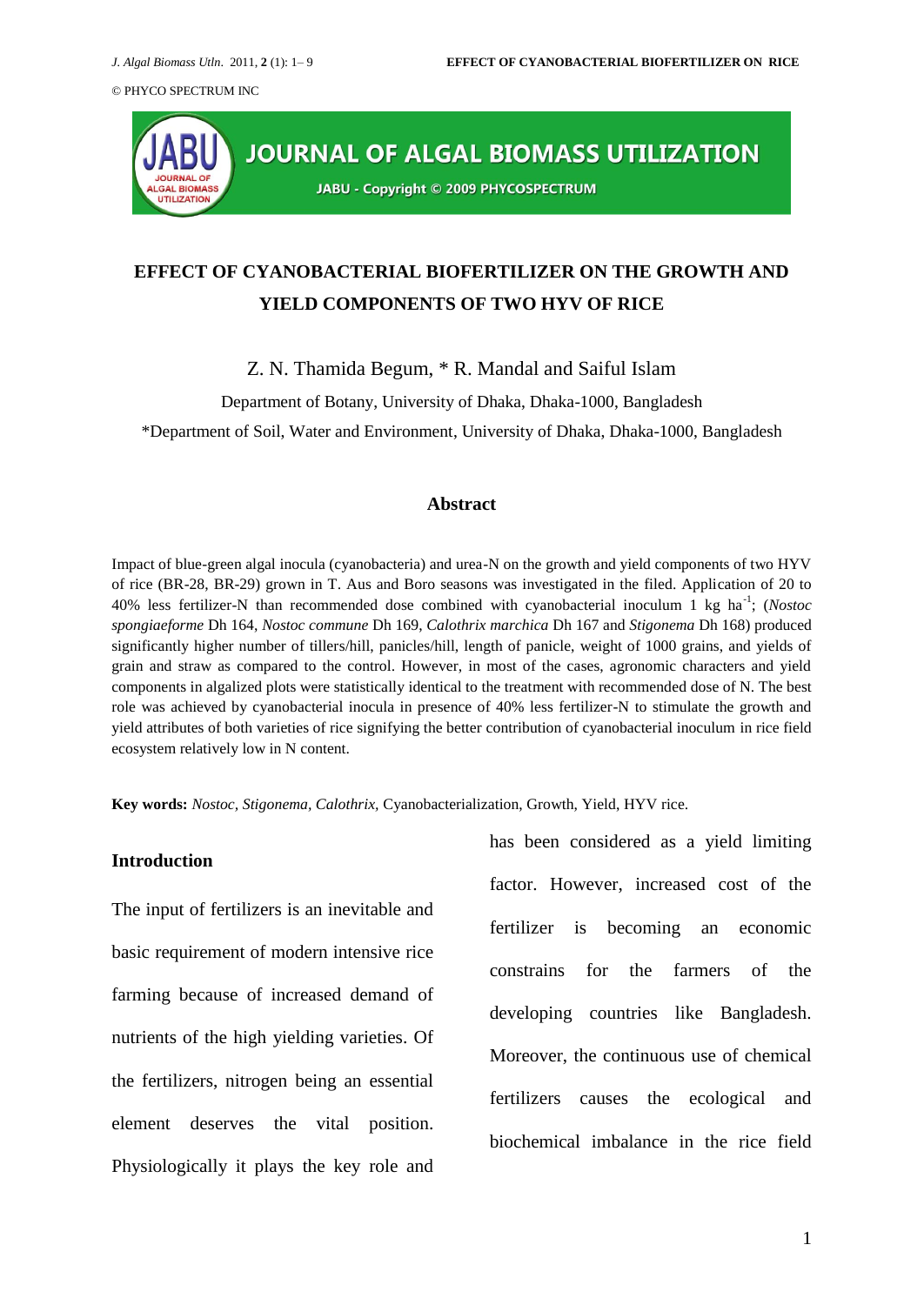(Roger and Kulasooriya, 1980). As a consequence, to over come this dual problems, the concepts of biofertilizers is recently being gaining momentum and is successfully practiced in rice field in many countries like India, China and Uganda. The significant contribution of blue-green algae as an alternative source of nitrogen particularly in the rice field has long past history (De, 1939). The algalization technology has been reported to be successful to a great extent in India (Vankataraman, 1979, 1992; Kaushik, 2000). Literature review shows that very limited works have been done in this area in Bangladesh. (Begum *et al*. 1996).

Therefore, an attempt has been made to follow the impact of cyanobacterial inoculum in presence of partial supply of fertilizer-N on the growth and yield components of two HYV of rice in the field.

#### **Materials and Methods**

Experiments were conducted in the field 4 km south-east of Bangladesh Rice Research Institute, Gazipur during T-Aus and Boro seasons using two High Yielding Varieties (HYV) of rice namely BR-28 and BR-29 as the test crop to evaluate their response to applied cyanobacterial inoculum and urea-N at different combinations. Thirty days old rice seedlings of uniform health and size were transplanted in experimental plots of 5  $m<sup>2</sup>$ at the rate of 3 seedlings/hill and the hill to hill distance maintained was 6 inches. The treatments used (kg ha<sup>-1</sup>) were  $N_0P_0K_0S_0$ inoculum $_0$  (control),  $N_{97}P_{18}K_{52}S_{18}$ inoculum $_0$  (RFD),  $N_{78}P_{18}K_{52}S_{18}$  inoculum $_1$ (minus 20% urea N),  $N_{58}P_{18}K_{52}S_{18}$ inoculum<sup>1</sup> (minus 40% urea-N) and  $N_{19}P_{35}K_{52}S_{18}$  inoculum<sub>0</sub> (minus 80% urea-N). Treatments were arranged following a randomized block design with four replications. Agronomic practices were done whenever required up to maturity of the crop.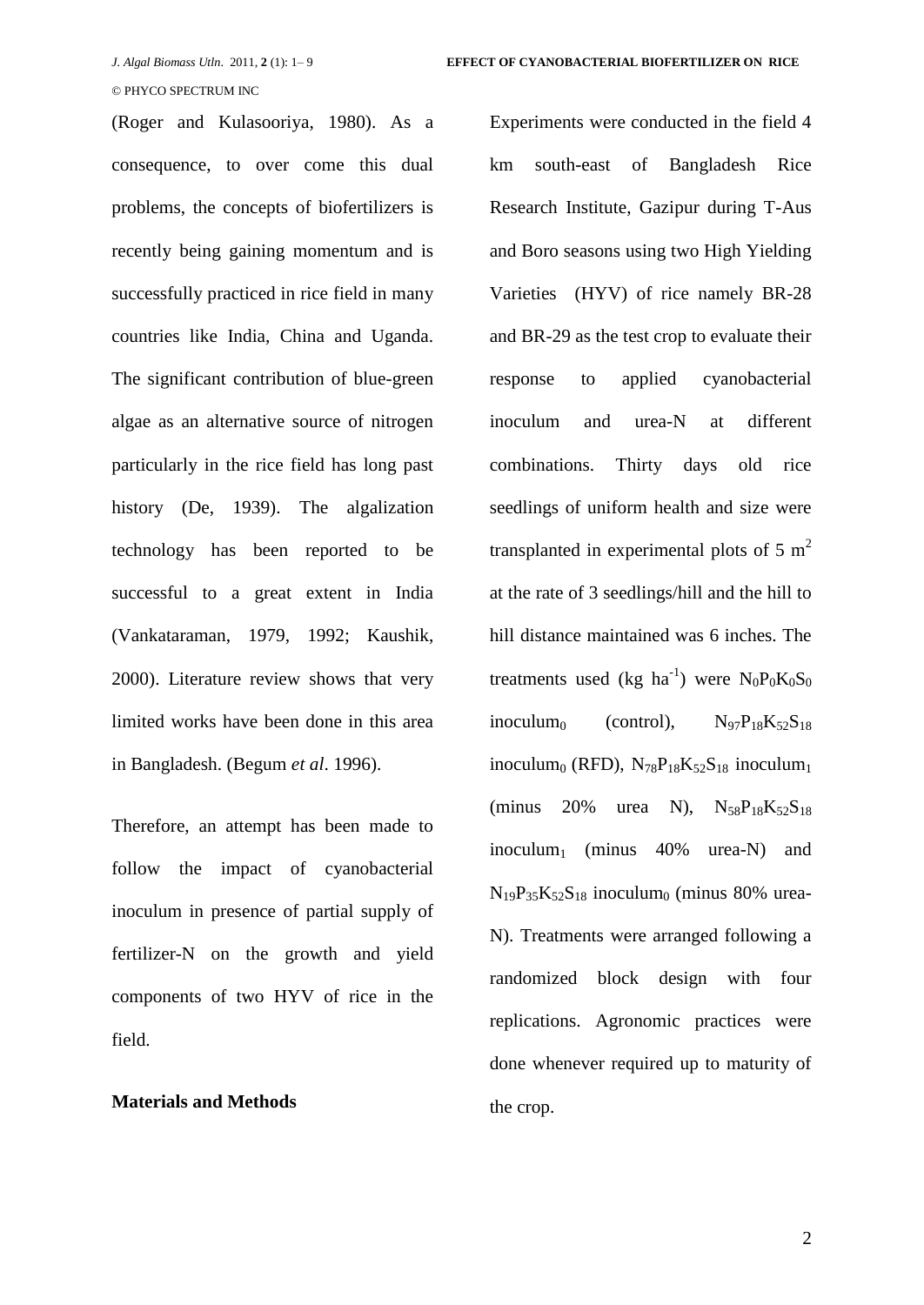Fertilizers were applied as urea-N, TSP-P, MP-K and gypsum-S. One-third of N together with PKS were applied at final land preparation. The rest two-third of N was incorporated in three equal instalments at 30 and 60 days of transplantation. However, the extra amount of P was added in three equal splits at 10, 20, and 30 days transplantation.

# **Inoculation of Cyanobacterial Inoculum**

Species of *Nostoc spongiaeformae* Dh 164, *Nostoc commune* Dh 169, *Calothrix marchica* Dh 167 and *Stigonema* Dh 168 were grown in plastic bowls separately keeping on window sill along with foam blocks of 1  $\text{cm}^2$  surface area. All the strains were mixed on the day of inoculation with fresh foam (about  $0.1 \text{ m}^2$ ) foam-based inocula were mixed with 0.3 m<sup>2</sup> fresh-foam blocks) and spread on designed plots at the rate 1 kg dry inocula  $ha^{-1}$ .

Agronomic parameters were recorded following collection of four hills from each plot. Grain yield was, however, recorded at harvest. Riceter L. PB-2106 kett standard moisture meter was used to estimate the moisture content of the grains and corrected to 14% in calculating the yield. The weight of oven dried  $(80^{\circ}C)$  for 24 hours) straw was also measured.

# **Results**

The growth and yield of two HYV rice namely BR-28 and BR-29 as influenced by applied cyanobacterial inoculum and urea-N in the field have been observed and the results thus obtained are presented in Tables 1 and 2.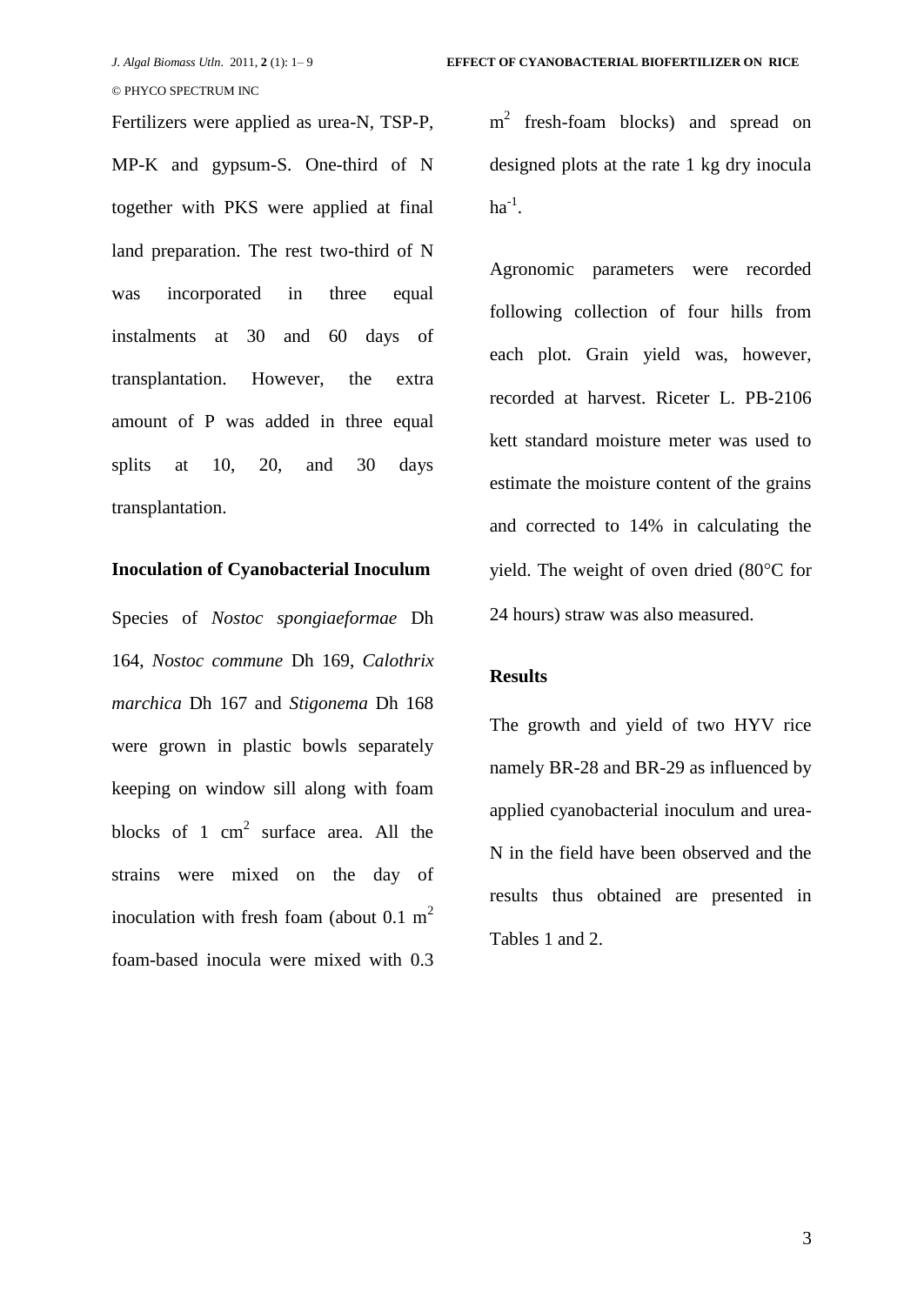| <b>Treatments</b><br>$(kg ha^{-1})$ | Panicles/hill     | Panicle<br>length<br>(cm) | Sterility<br>(% ) | Wt. of 1000<br>grains $(g)$ | Grain<br>yield<br>(kg/ha) | Straw yield<br>(kg/ha) |
|-------------------------------------|-------------------|---------------------------|-------------------|-----------------------------|---------------------------|------------------------|
| $N_0P_0K_0S_0BGA_0$                 | $9.00$ ab         | 19.47 <sub>b</sub>        | 22.11a            | 19.955 b                    | 2217 c                    | 2661a                  |
| $N_{97}P_{18}K_{52}S_{18}BGA_0$     | $10.59$ ab        | 21.56 a                   | 19.74a            | 19.915 b                    | 3620 a                    | $4051$ ab              |
| $N_{78}P_{18}K_{52}S_{18}BGA_1$     | $9.61$ ab         | 21.37a                    | 19.92a            | $20.238$ ab                 | 3038 a                    | 3366 bc                |
| $N_{58}P_{18}K_{52}S_{18}BGA_1$     | 11.05a            | 21.45a                    | 22.42 a           | 21.073 a                    | 3573 a                    | 4152 a                 |
| $N_{19}P_{35}K_{52}S_{18}BGA_0$     | 8.64 <sub>b</sub> | $20.40$ ab                | 19.87 a           | 20.490 ab                   | 2577 c                    | 3092 c                 |

**Table 1. Effects of cyanobacteria and urea-N on growth and yield characteristics of HYV rice (BR-28) grown in T.** 

**Aus season.**

Means followed by a common letter are not significantly different at the 5% level by DMRT.

#### **Table 2. Effects of cyanobacteria and urea-N on growth and yield characteristics of HYV rice (BR-29) grown in Boro**

**season.**

| Treatments<br>$(kg ha^{-1})$    | Tillers/hill | Panicles/<br>hill | Panicle<br>length (cm) | Sterility<br>(% ) | Wt. of 1000<br>grains $(g)$ | Grain yield<br>(kg/ha) | Straw yield<br>(kg/ha) |
|---------------------------------|--------------|-------------------|------------------------|-------------------|-----------------------------|------------------------|------------------------|
| $N_0P_0K_0S_0BGA_0$             | 8.22 b       | 7.98 b            | 22.92a                 | 29.71 a           | 19.675 ab                   | 3134 b                 | 2417 a                 |
| $N_{97}P_{18}K_{52}S_{18}BGA_0$ | 10.83a       | 10.57a            | 22.78 a                | 30.19a            | $20.505$ ab                 | 5227 a                 | 3985 bc                |
| $N_{78}P_{18}K_{52}S_{18}BGA_1$ | 10.37a       | 10.06a            | 23.30a                 | 26.95a            | 19.818 ab                   | 5001 a                 | 3744 b                 |
| $N_{58}P_{18}K_{52}S_{18}BGA_1$ | 11.75a       | 10.33a            | 23.22a                 | 31.97 a           | 20.700a                     | 5518 a                 | 4997 bc                |
| $N_{19}P_{35}K_{52}S_{18}BGA_0$ | 10.73a       | 10.42a            | 23.19 a                | 33.49 a           | 19.510 b                    | 5484 a                 | 4600 bc                |

Means followed by a common letter are not significantly different at the 5% level by DMRT.

The effects of the treatments on number of tillers and panicles/hill of BR-28 showed an in general increase over the control but

not significant among themselves (Table 1). The only significant variation in these growth attributes was found in treatments receiving cyanobacterial inoculum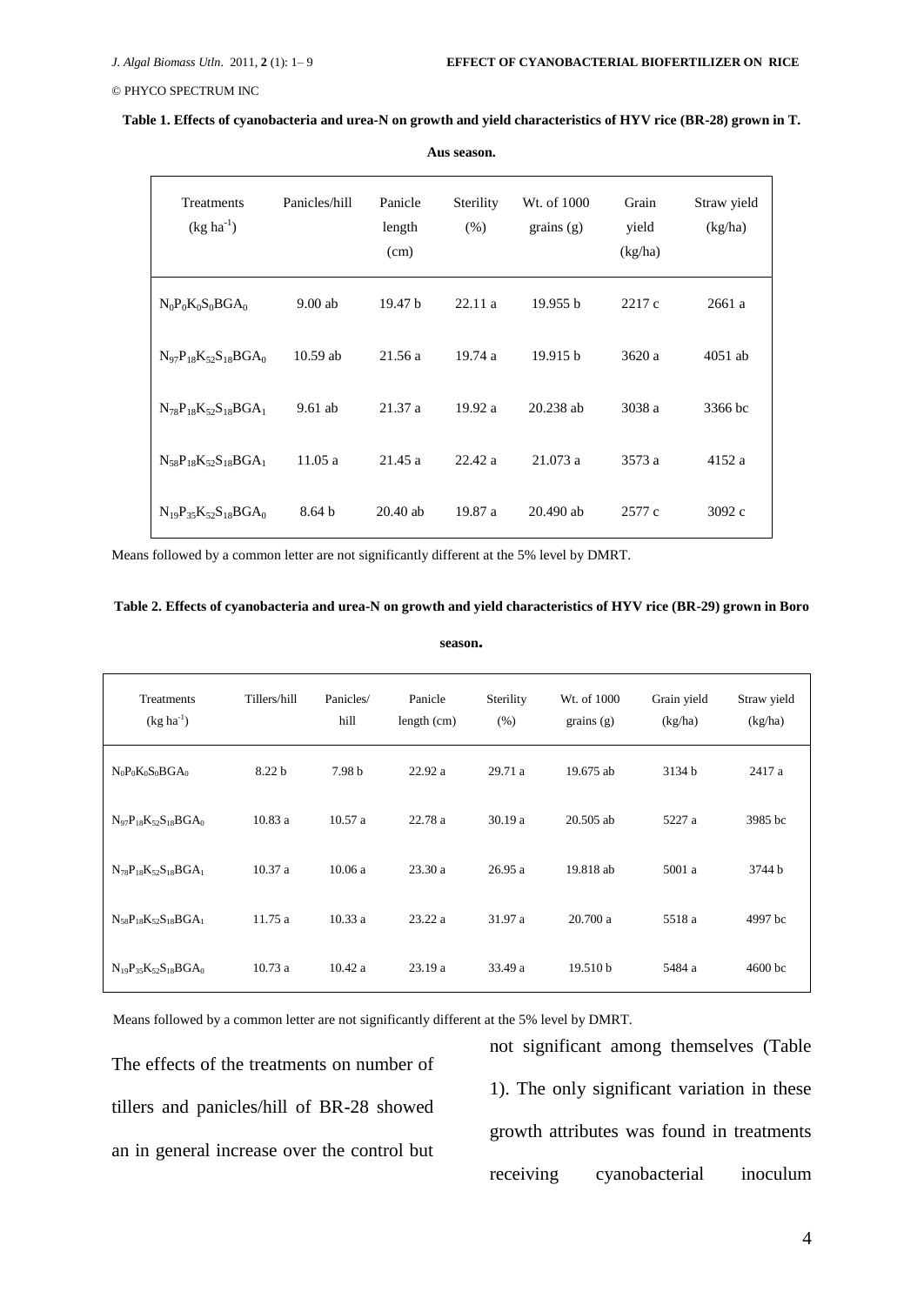supplemented with lowest dose of N and highest level of P provided with no inoculum among the treatments used.

Contrary to this, the treatments, however, revealed a significant increase in both the growth components of BR-29 over the control (Table 2). Furthermore, the variation among the treatments was not found to be statistically significant at all. It could be noted that algal inoculum provided with lowest level of urea-N exerted the best effect to promote the number of tillers (12.15, 11.75) and panicles (11.05, 11.33)/hill attaining the maximum in both the HYV of rice under study.

Panicle length of BR-28 variety of rice increased significantly due to applied cyanobacterial inoculum with urea-N and recommended dose of fertilizers over the control (Table 1). However, the variation among the treatments was not significant at any level of probability. A reverse trend was observed in case of BR-29 variety of rice showing no significant effectiveness of the treatments except a slight increase in length of panicle in comparison to the control (Table 2). The maximum length of panicle (BR-28, 21.45 cm; BR-29, 23.30 cm) covered by both the varieties of rice plants was colleted from the plots treated with cyanobacterial inoculum.

Percent sterility of grains generally decreased in BR-28 and increased in BR-29 variety of rice due to use of cyanobacterial inoculum and fertilizers (Tables 1-2). However, the over all impact of the amendments was not statistically significant. Maximum sterility was recorded to be 22.42 and 31.97% for BR-28 and BR-29, respectively, counted from panicles of rice plants provided with inoculum together with lower level of N.

Similarly, addition of inoculum and fertilizers showed an increase in weight of 1000 grains of BR-28 and BR-29 varieties of rice (Tables 1-2). The variation in increase in weight of 1000 grains was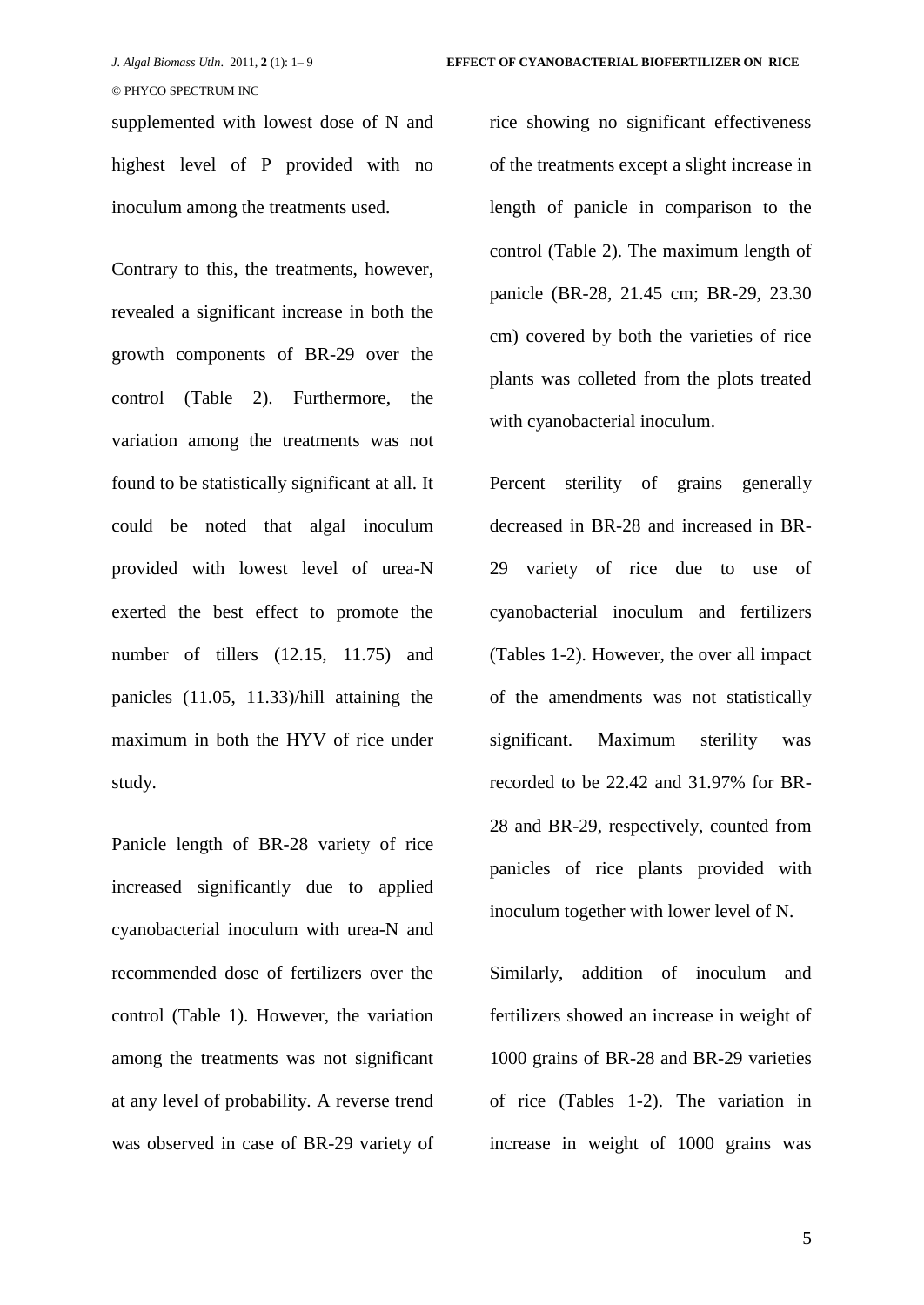found to be statistically insignificant in most of the cases. Highest weight of 1000 grains of rice was achieved by BR-28 (21.073 g) and BR-29 (20.700 g) due to combined treatment of cyanobacterial inoculum and lower level of N indicating the significance of the inoculum to improve the yield attribute of weight of 1000 grains of rice in either varieties.

The grain yield of both BR-28 and BR-29 varieties of rice increased significantly due to application of the inoculum with N and recommended dose of fertilizers significantly over the control (Tables 1-2). However, the variation in yield of rice among the treatments was not significant rather the yields were very much identical. Supply of the inoculum with lower level N played the best role to improve the yield of rice grain to maximal recording up to 5518 kg/ha in BR-29. The same treatment, however, produced the second highest yield of rice grain (3573 kg/ha) in case of BR-28 which is identical to the highest yield (3620 kg/ha) modified by recommended dose of fertilizers (Table 1).

Cyanobacterial inoculum along with lowest dose of N increased the yield of grains from 17.6 to 61.2 and 0.6 to 76.1% over the other treatments in BR-28 and BR-29 varieties of rice, respectively. This possibly explains the better efficiency of the inoculum in improving the yield of rice through accumulation of  $N_2$  in soil relatively low in N content. Higher rate of P in absence of inoculum produced the identical and second highest yield of rice grain (5484 kg/ha) in BR-29 variety of rice. The reason might be due to the fact hat increased supplementation of available P possibly promoted and stimulated the activity of the indigenous cyanobacteria (blue-green algae) in the rice field which, in turn, favoured the yield of grain through increased supply of  $N_2$  to the rice plants in available form.

Yield of straw increased significantly due to addition of recommended dose of

6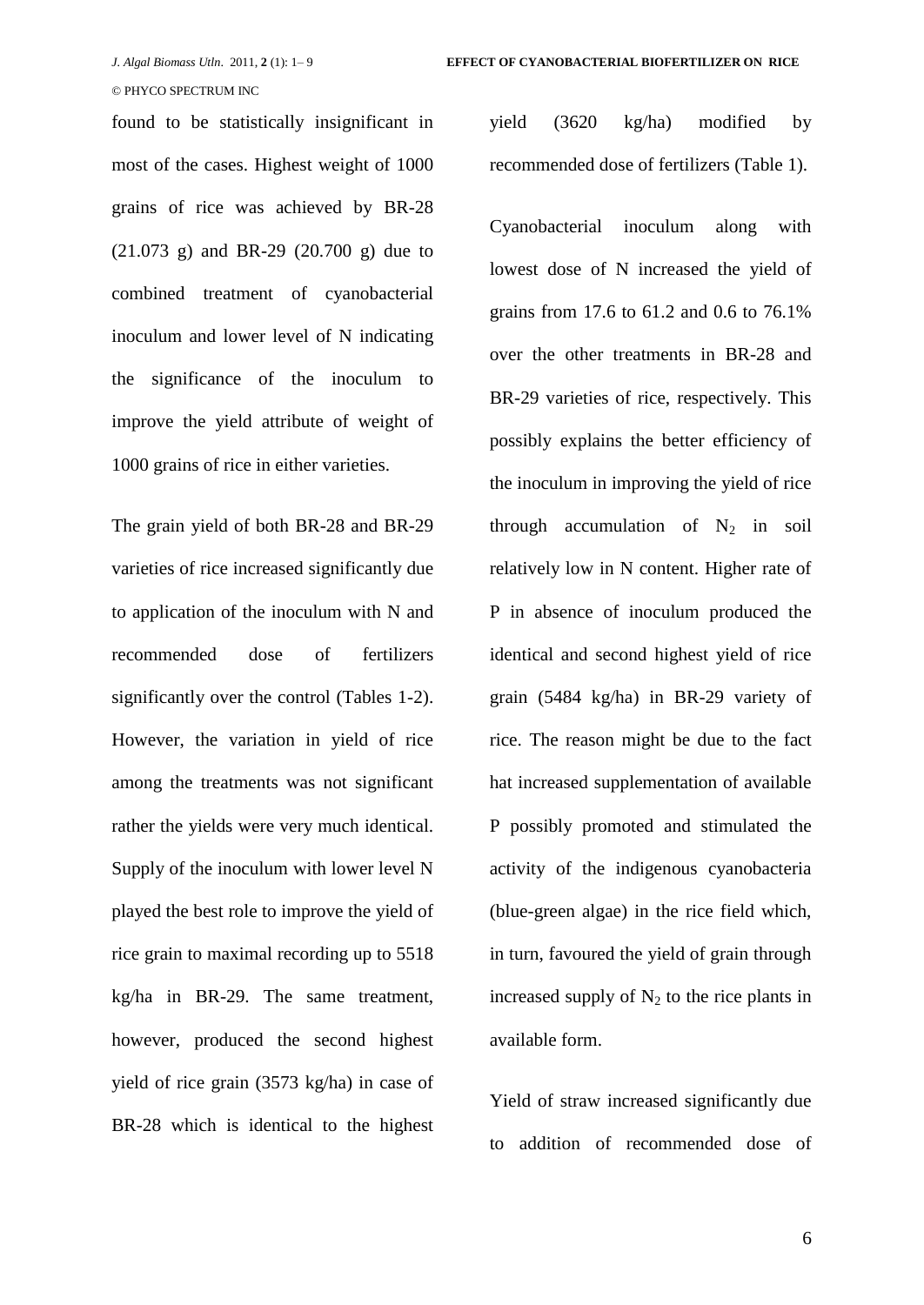fertilizers and the inoculum with lowest level of N in BR-28 variety of rice (Table 1). In contrast, treatments caused a significant increase in yield of straw over the control in BR-29 (Table 2). However, the variation among the treatments was identical and not statistically significant. The yield reflection of straw was similar to that of grain yield in either varieties of rice (Tables 1-2). Added cyanobacterial inoculum again showed its better performance to modify the yield of straw in presence of lower level of N in both the varieties of HYV rice.

# **Discussion**

The results suggest that application of cyanobacteria with lower level of applied urea-N was effective in enhancing the growth attributes of rice plant. This indicates the better efficiency of cyanobacteria in promoting the growth of rice plants in soil low in nitrogen fertility. Similar information in increasing the number of tillers of rice due to cyanobacteria has also been advanced by other investigators (Aiyer *et al*., 1972; Singh 1961; Subrahmanyan and Manna 1966; Watanabe 1962). It could be noted that cyanobacterialization was found to be much more effective in T. Aus season to reduce the sterility of rice grain though not significantly during both the seasons of cultivation. Reports are also available that effective cyanobacterialization could increase the yield of rice grain significantly. Similarly Jalapathi *et. al* (1977) also reported the positive effect of cyanobacterialization on reduction of sterility of rice grain. The stimulative and profoundly significant impact of cyanobacterialization through use of cyanobacteria was found to be evident on yield of grain of both the varieties of rice over the control irrespective of the seasons. This findings corrobogated well with the observations of Hosda and Takta (1955), Sundara *et al*. (1963) and Venkataraman and Goyal (1963) who reported the significant contribution of cyanobacteria in boosting up the yield of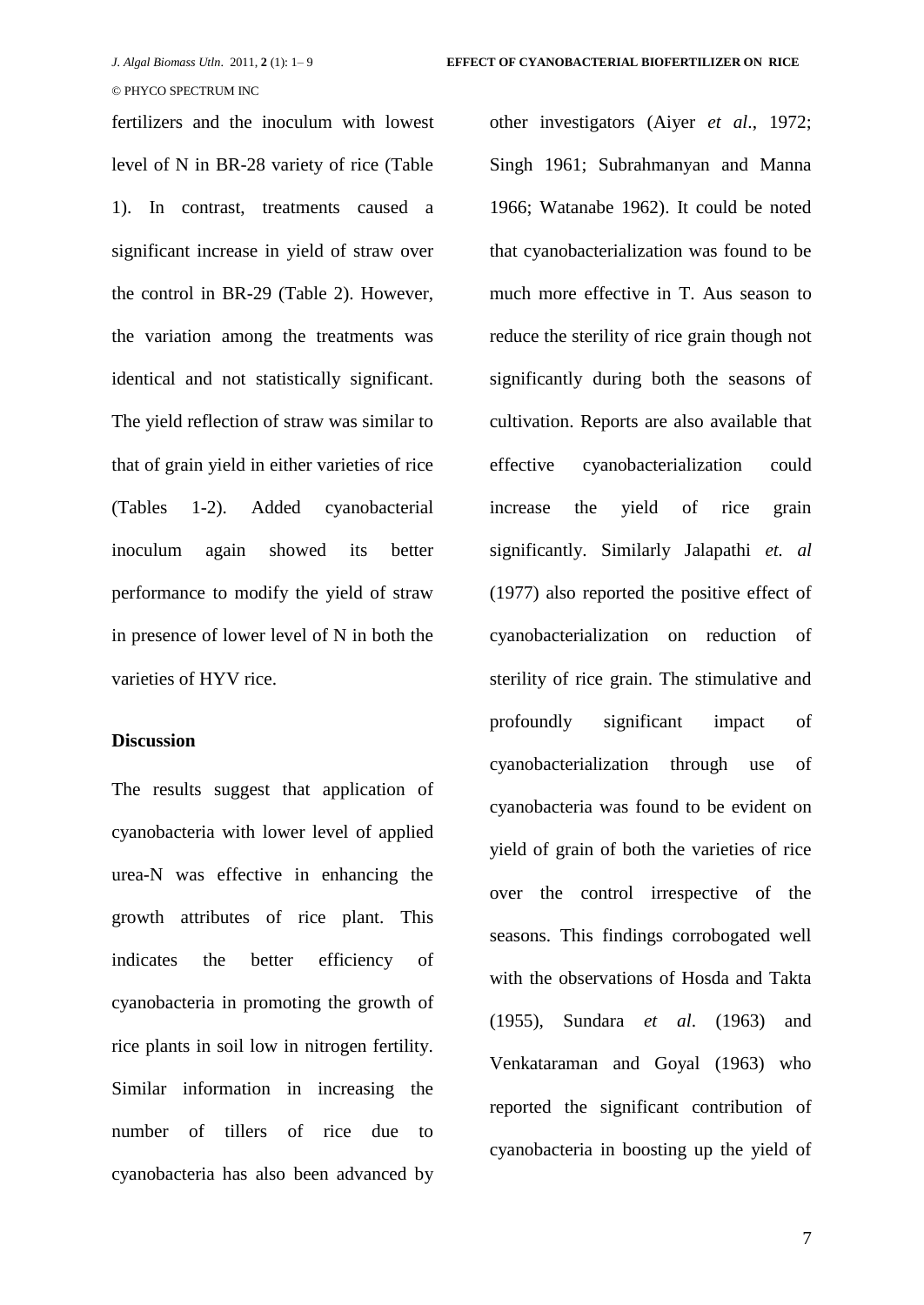rice grain particularly in low land rice field. Similarly, stimulative effect of algalization on yield of straw have also been reported by Sundra *et al*. (1963) and Venkataraman and Goyal (1963).

### **References**

Aiyer, R. S., S, Salahudeen & G. S. Venkataraman. 1977 Long-term algalization field trial with high yielding varities of rice (*Oryza sativa* L.). *Indian J*. *Agric*. *Sci*. **42**(5): 380-383.

Begum, Z. N. T, R. Mandal, U. M. Khan Zahed & M. Z. Hossain. 1996 Prospect and potentiality of cyanobacteria as an alternative source of nitrogen fertilizer in Bangladesh rice cultivation. In Rahman, M. *et al*. (Ed.), Biological Nitrogen Fixation Associated with Rice Production. pp. 119-132 Kluwer Academic Publishers. Great Britain.

De, P. K. 1939 The role of blue-green algae in nitrogen fixation in rice fields. *Proc. R. Soc. Lond*. **127**B: 121-139.

Hosoda, K. & H. Takata. 1955 Effect of nitrogen fixing blue green algae *Tolypothrix tenuis* on the growth of rice plants [in Japanese] *Trans. Tottori Soc. Agric. Sci.* **10**(4) 1-15.

Jalapathi Rao L, A. Venkatachari, W. V. B. Sundara Rao & K. Raj Reddy. 1977 Individual and combined effect of bacterial and algal inoculation on the yield of rice. *Curr*. *Sci*. **46**(2) 50-51.

Kaushik, B. D. 2000. Bule-green algal fertilizer and rice cultivation in normal and saline alkali soils. *Golden Jubilee Lecture. 25 July, Asiatic Soc. Bangladesh*, Dhaka. 23p.

Roger, P. A. & S. A. Kulasooriya, S. A. 1980 Blue-green algae and rice. International Rice Research Institute. Los Banos, Laguna, Philippines. 112p.

Singh, R. N. 1961 Role of blue-green algae in nitrogen economy of Indian agriculture. Indian Council of Agricultural Research. New Delhi. 175p. India.

Subrahmanyan, R. & G. B. Manna 1966 Relative response of the rice plant to bluegreen algae and ammonium sulphate in bulk trials. *Curr*. *Sci*. **35**(19): 482-483.

Sundara Rao, W. V. B., S. K. Goyal & G. S. Venkataraman. 1963 Effect of inoculation of *Aulosira fertilissima* on rice plants. *Curr*. *Sci*. **32:** 366-367.

Venktaraman, G. S. 1979 Algal inoculation of rice fields. In: International Rice Research Institute. *Nitrogen and Rice*, Los Banos. Philippines, 311-321.